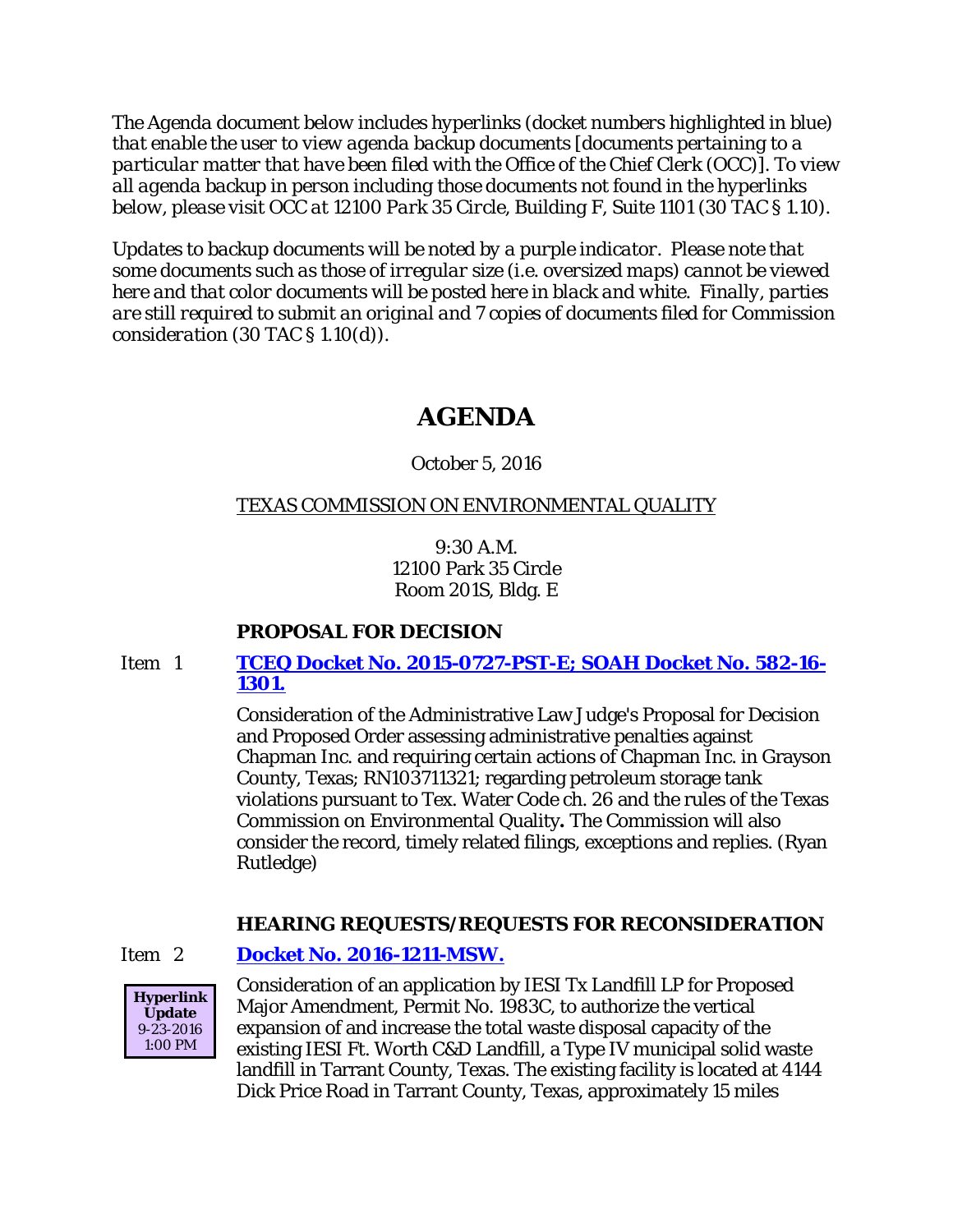southeast of downtown Fort Worth, and approximately 2.4 miles south of IH-20 and five miles east of IH-35W. The Commission will also consider requests for hearing or reconsideration, related responses and replies, public comment, and the Executive Director's Response to Comments. (Frank Zeng, Aaron Vargas)

### Item 3 **[Docket No. 2016-1402-MWD.](http://www.tceq.texas.gov/assets/public/comm_exec/agendas/comm/backup/Agendas/2016/10-05-2016/4S.pdf)**

Consideration of the application by the 633-4S Ranch, Ltd., and Stahl Lane, Ltd., for a major amendment to convert Texas Commission on Environmental Quality Permit No. WQ0015095001 to Texas Pollutant Discharge Elimination System Permit No. WQ0015095001 and to change the disposal method from land application to the discharge of treated domestic wastewater at a daily average flow not to exceed 480,000 gallons per day. The facility will be located approximately 6,500 feet north-northeast of the intersection of Smithson Valley Road and Farm-to-Market Road 1863, approximately 1,200 feet north of the confluence of Lewis Creek, and Dripping Springs Creek in Comal County, Texas 78163. The Commission will also consider requests for hearing or reconsideration, related responses and replies, public comment, and the Executive Director's Response to Comments. (John O. Onyenobi, Kathy Humphreys)

### Item 4 **[Docket No. 2016-1129-DIS.](http://www.tceq.texas.gov/assets/public/comm_exec/agendas/comm/backup/Agendas/2016/10-05-2016/meyer.pdf)**

Consideration of a petition by Franklin Meyer, Deloris Meyer, Terry Meyer, and Vicky Lynn Meyer Graves (Petitioners) for the creation of Meyer Ranch Municipal Utility District of Comal County (District). The Petitioners request that the Commission create the District pursuant to Article XVI, Section 59, of the Texas Constitution, Chapters 49 and 54, Texas Water Code; and Chapter 293, Title 30 Texas Administrative Code. The proposed District is comprised of approximately 691.451 acres of land in Comal County. The proposed District is not located within the corporate limits or extraterritorial jurisdiction of any municipality. The Commission will consider all timely filed hearing requests and related responses and replies. (Ren Berra, Linda Horng) (TCEQ Internal Control No. D 11122015 056)

# **POST CLOSURE ORDER**

### Item 5 **[Docket No. 2013-1897-IHW.](http://www.tceq.texas.gov/assets/public/comm_exec/agendas/comm/backup/Agendas/2016/10-05-2016/formosa.pdf)**



Consideration of the application by Formosa Plastics Corporation for issuance of a post-closure order to authorize post-closure care of solid and hazardous waste units pursuant to Tex. Health & Safety Code ch. 361; Tex. Water Code ch. 7; 40 Code of Federal Regulations Parts 264, 265, 270 and 271; and the rules of the Texas Commission on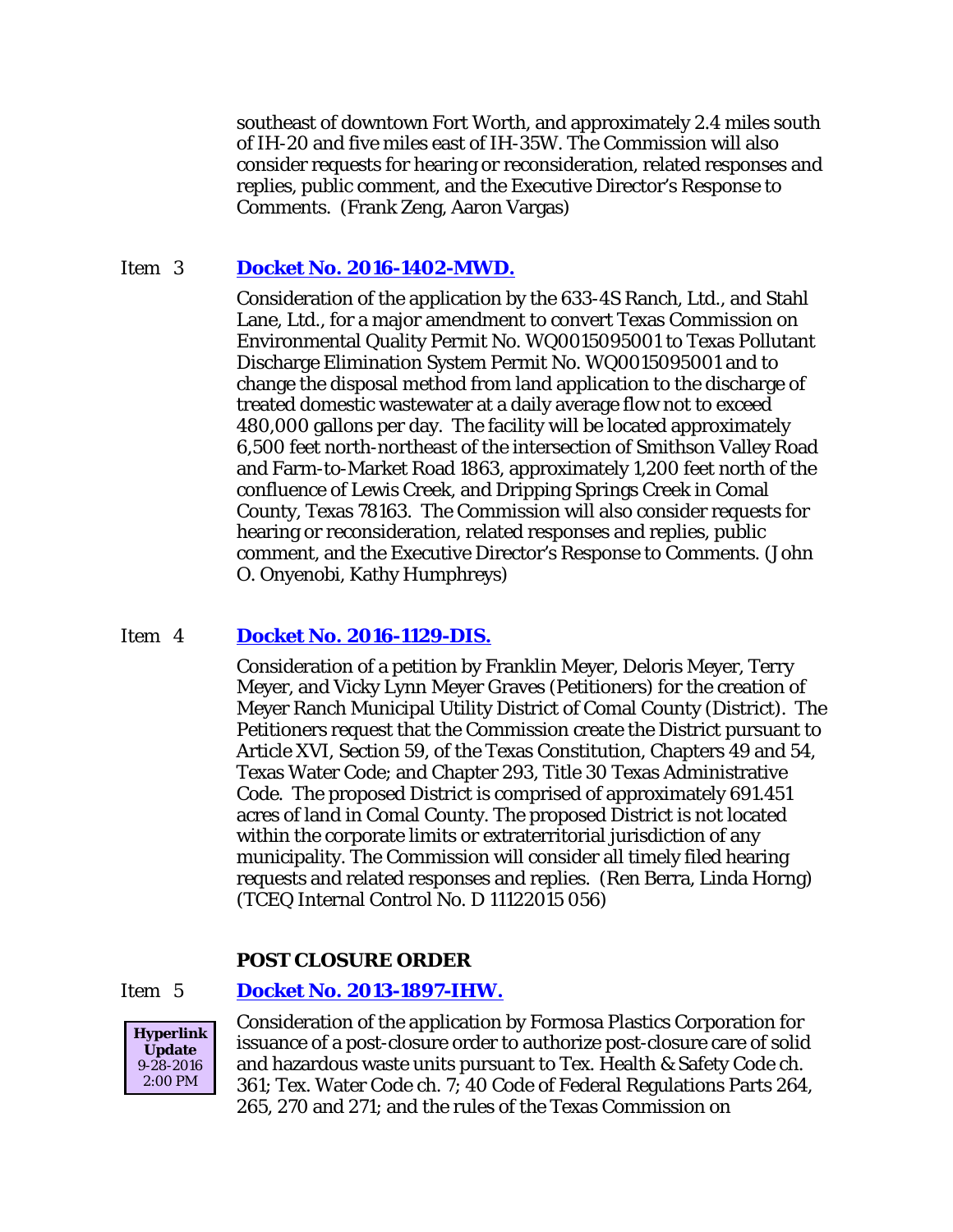Environmental Quality, including specifically 30 Tex. Admin. Code Ch. 335. The facility is located at 201 Formosa Drive on approximately 1800 acres north of State Highway 35 and east of Farm-to-Market (FM) Road 1593 near Point Comfort in Jackson and Calhoun Counties, Texas. (Shannon Love, Cynthia Palomares and Amie Dutta Robinson)

#### **MISCELLANEOUS MATTER**

#### Item 6 **[Docket No. 2016-1538-MIS.](http://www.tceq.texas.gov/assets/public/comm_exec/agendas/comm/backup/Agendas/2016/10-05-2016/1538MIS.pdf)**



Consideration of material changes to contracts for goods and services awarded under Chapter 2155 of the Texas Government Code executed during the previous quarter. (LaTresa Stroud)

#### **AIR QUALITY ENFORCEMENT AGREED ORDERS**

#### Item 7 **[Docket No. 2016-0210-AIR-E.](http://www.tceq.texas.gov/assets/public/comm_exec/agendas/comm/backup/Agendas/2016/10-05-2016/0210AIR.pdf)**

Consideration of an Agreed Order assessing administrative penalties and requiring certain actions of Motiva Enterprises LLC in Jefferson County; RN100209451; for air quality violations pursuant to Tex. Health & Safety Code ch. 382, Tex. Water Code ch. 7, and the rules of the Texas Commission on Environmental Quality, including specifically 30 Tex. Admin. Code ch. 60. (Rajesh Acharya, Michael Parrish)

#### Item 8 **[Docket No. 2016-0081-AIR-E.](http://www.tceq.texas.gov/assets/public/comm_exec/agendas/comm/backup/Agendas/2016/10-05-2016/0081AIR.pdf)**

Consideration of an Agreed Order assessing administrative penalties and requiring certain actions of Shell Chemical LP in Harris County; RN100211879; for air quality violations pursuant to Tex. Health & Safety Code ch. 382, Tex. Water Code ch. 7, and the rules of the Texas Commission on Environmental Quality, including specifically 30 Tex. Admin. Code ch. 60. (Kingsley Coppinger, Michael Parrish)

#### Item 9 **[Docket No. 2016-0406-AIR-E.](http://www.tceq.texas.gov/assets/public/comm_exec/agendas/comm/backup/Agendas/2016/10-05-2016/0406AIR.pdf)**

Consideration of an Agreed Order assessing administrative penalties and requiring certain actions of Shell Chemical LP in Harris County; RN100209832; for air quality violations pursuant to Tex. Health & Safety Code ch. 382, Tex. Water Code ch. 7, and the rules of the Texas Commission on Environmental Quality, including specifically 30 Tex. Admin. Code ch. 60. (Rajesh Acharya, Michael Parrish)

#### Item 10 **[Docket No. 2016-0357-AIR-E.](http://www.tceq.texas.gov/assets/public/comm_exec/agendas/comm/backup/Agendas/2016/10-05-2016/0357AIR.pdf)**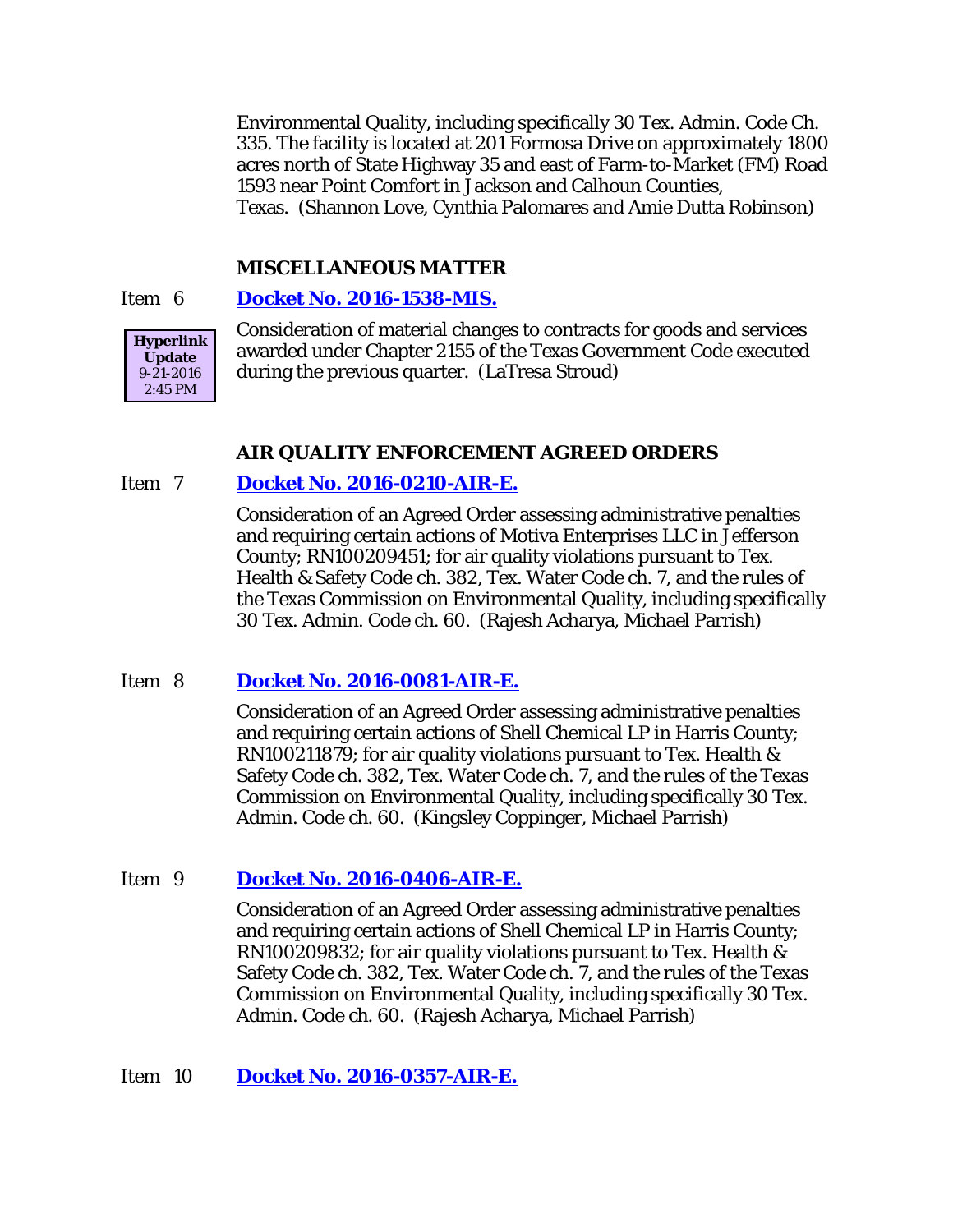Consideration of an Agreed Order assessing administrative penalties against Sunoco Partners Marketing & Terminals L.P. in Jefferson County; RN100214626; for air quality violations pursuant to Tex. Health & Safety Code ch. 382, Tex. Water Code ch. 7, and the rules of the Texas Commission on Environmental Quality, including specifically 30 Tex. Admin. Code ch. 60. (Carol McGrath, Michael Parrish)

# **MULTI-MEDIA MATTER ENFORCEMENT AGREED ORDER**

# Item 11 **[Docket No. 2015-1428-MLM-E.](http://www.tceq.texas.gov/assets/public/comm_exec/agendas/comm/backup/Agendas/2016/10-05-2016/1428MLM.pdf)**

Consideration of an Agreed Order assessing administrative penalties against and requiring certain actions of Webb County in Webb County; RN102698719; for water quality violations pursuant to Tex. Water Code chs. 7 and 26, Tex. Health & Safety Code chs. 341 and 361, and the rules of the Texas Commission on Environmental Quality, including specifically 30 Tex. Admin. Code ch. 60. (Jake Marx, Ryan Rutledge)

### **MULTI-MEDIA MATTER ENFORCEMENT DEFAULT ORDER**

### Item 12 **[Docket No. 2015-0982-MLM-E.](http://www.tceq.texas.gov/assets/public/comm_exec/agendas/comm/backup/Agendas/2016/10-05-2016/0982MLM.pdf)**



Consideration of a Default Order assessing administrative penalties against and requiring certain actions of R&K Fabricating Inc. in Liberty County; RN104085956; for municipal solid waste and air quality violations pursuant to Tex. Water Code ch. 7 and Tex. Health & Safety Code chs. 361 and 382 and the rules of the Texas Commission on Environmental Quality, including specifically 30 Tex. Admin. Code ch. 60. (Elizabeth Carroll Harkrider, Ryan Rutledge)

### **MUNICIPAL WASTE DISCHARGE ENFORCEMENT AGREED ORDERS**

### Item 13 **[Docket No. 2015-1657-MWD-E.](http://www.tceq.texas.gov/assets/public/comm_exec/agendas/comm/backup/Agendas/2016/10-05-2016/1657MWD.pdf)**

Consideration of an Agreed Order assessing administrative penalties and requiring certain actions of the City of Donna in Hidalgo County; RN102080751; for water quality violations pursuant to Tex. Water Code chs. 7 and 26 and the rules of the Texas Commission on Environmental Quality, including specifically 30 Tex. Admin. Code ch. 60. (Steven Van Landingham, Michael Parrish)

# Item 14 **[Docket No. 2016-0429-MWD-E.](http://www.tceq.texas.gov/assets/public/comm_exec/agendas/comm/backup/Agendas/2016/10-05-2016/0429MWD.pdf)**

Consideration of an Agreed Order assessing administrative penalties and requiring certain actions of New Braunfels Utilities in Comal County; RN102078011; for water quality violations pursuant to Tex.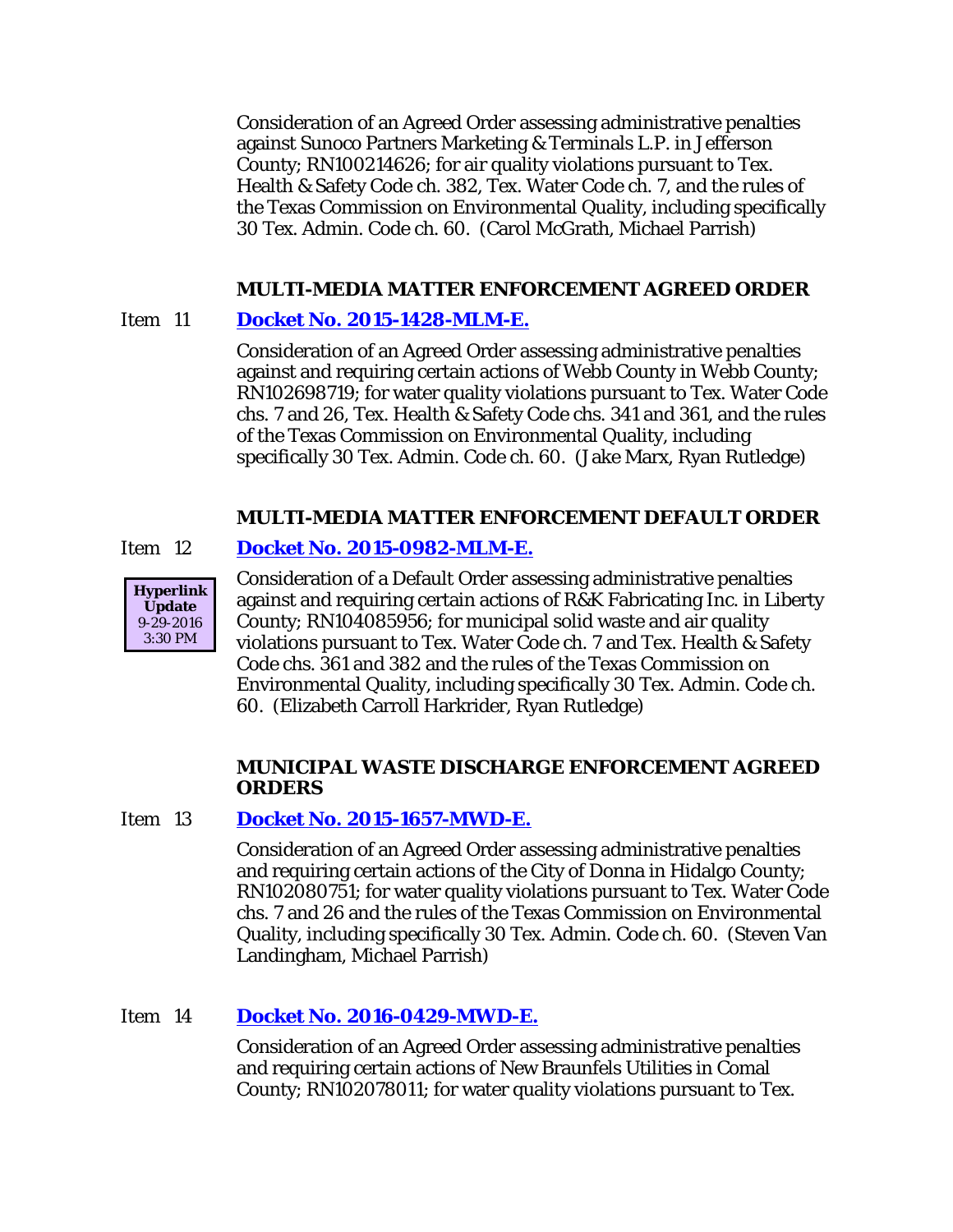Water Code chs. 7 and 26 and the rules of the Texas Commission on Environmental Quality, including specifically 30 Tex. Admin. Code ch. 60. (James Boyle, Michael Parrish)

### Item 15 **[Docket No. 2016-0067-MWD-E.](http://www.tceq.texas.gov/assets/public/comm_exec/agendas/comm/backup/Agendas/2016/10-05-2016/0067MWD.pdf)**

Consideration of an Agreed Order assessing administrative penalties and requiring certain actions of North Texas Municipal Water District in Collin County; RN102342144; for water quality violations pursuant to Tex. Water Code chs. 7 and 26 and the rules of the Texas Commission on Environmental Quality, including specifically 30 Tex. Admin. Code ch. 60. (Claudia Corrales, Michael Parrish)

#### **PETROLEUM STORAGE TANK ENFORCEMENT AGREED ORDERS**

#### Item 16 **[Docket No. 2015-1311-PST-E.](http://www.tceq.texas.gov/assets/public/comm_exec/agendas/comm/backup/Agendas/2016/10-05-2016/1311PST.pdf)**

Consideration of an Agreed Order assessing administrative penalties against Fuel Centers Environmental Management, LLC d/b/a **Fuel**  Center of Legacy in Collin County; RN101564391; for petroleum storage tank violations pursuant to Tex. Water Code chs. 7 and 26 and the rules of the Texas Commission on Environmental Quality, including specifically 30 Tex. Admin. Code ch. 60. (Jess Robinson, Ryan Rutledge)

#### Item 17 **[Docket No. 2015-1222-PST-E.](http://www.tceq.texas.gov/assets/public/comm_exec/agendas/comm/backup/Agendas/2016/10-05-2016/1222PST.pdf)**

Consideration of an Agreed Order assessing administrative penalties against SPEEDEXX ENTERPRISE INC. d/b/a Speedexx Food Store in Harris County; RN101804599; for petroleum storage tank violations pursuant to Tex. Water Code chs. 7 and 26 and the rules of the Texas Commission on Environmental Quality, including specifically 30 Tex. Admin. Code ch. 60. (Jess Robinson, Ryan Rutledge)

#### Item 18 **[Docket No. 2016-0542-PST-E.](http://www.tceq.texas.gov/assets/public/comm_exec/agendas/comm/backup/Agendas/2016/10-05-2016/0542PST.pdf)**

Consideration of an Agreed Order assessing administrative penalties against KWIK CHEK FOOD STORES, INC. dba Kwik Chek 32 in Grayson County; RN104524202; for petroleum storage tank violations pursuant to Tex. Health & Safety Code ch. 382, Tex. Water Code chs. 7 and 26, and the rules of the Texas Commission on Environmental Quality, including specifically 30 Tex. Admin. Code ch. 60. (Keith Frank, Michael Parrish)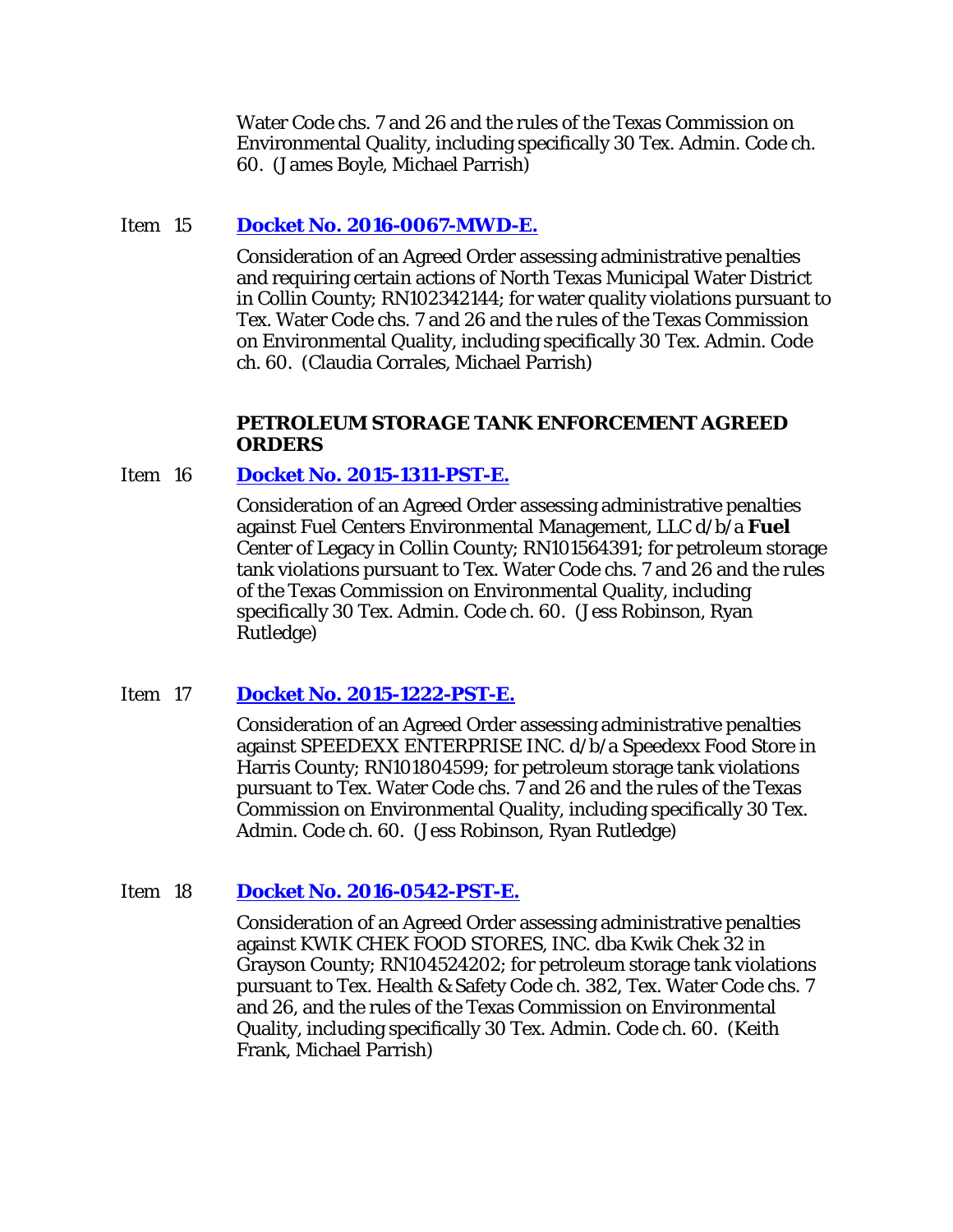### Item 19 **[Docket No. 2016-0305-PST-E.](http://www.tceq.texas.gov/assets/public/comm_exec/agendas/comm/backup/Agendas/2016/10-05-2016/0305PST.pdf)**

Consideration of an Agreed Order assessing administrative penalties and requiring certain actions of Marisol Mgt. LLC dba Marisols Convenience Store in Webb County; RN104891338; for petroleum storage tank violations pursuant to Tex. Water Code chs. 7 and 26 and the rules of the Texas Commission on Environmental Quality, including specifically 30 Tex. Admin. Code ch. 60. (Anthony Rios, Michael Parrish)

# Item 20 **[Docket No. 2015-1797-PST-E.](http://www.tceq.texas.gov/assets/public/comm_exec/agendas/comm/backup/Agendas/2016/10-05-2016/1797PST.pdf)**

Consideration of an Agreed Order assessing administrative penalties and requiring certain actions of IDEAL BUSINESS, INC. dba Quick Mart in Harris County; RN102031473; for petroleum storage tank violations pursuant to Tex. Health & Safety Code ch. 382, Tex. Water Code chs. 7 and 26, and the rules of the Texas Commission on Environmental Quality, including specifically 30 Tex. Admin. Code ch. 60. (James Baldwin, Michael Parrish)

### **PETROLEUM STORAGE TANK ENFORCEMENT DEFAULT ORDER**

### Item 21 **[Docket No. 2015-1728-PST-E.](http://www.tceq.texas.gov/assets/public/comm_exec/agendas/comm/backup/Agendas/2016/10-05-2016/1728PST.pdf)**



Consideration of a Default Order assessing administrative penalties against and requiring certain actions of RASSO'S LYTLE CORPORATION d/b/a Lytle Exxon Food Mart in Atascosa County; RN102278314; for petroleum storage tank violations pursuant to Tex. Water Code chs. 7 and 26 and the rules of the Texas Commission on Environmental Quality, including specifically 30 Tex. Admin. Code ch. 60. (Amanda Patel, Ryan Rutledge)

### **PETROLEUM STORAGE TANK ENFORCEMENT DEFAULT AND SHUTDOWN ORDERS**

# Item 22 **[Docket No. 2014-1237-PST-E.](http://www.tceq.texas.gov/assets/public/comm_exec/agendas/comm/backup/Agendas/2016/10-05-2016/1237PST.pdf)**



Consideration of a Default and Shutdown Order assessing administrative penalties and requiring certain actions of Batesville One Stop Inc d/b/a Batesville Foodmart in Zavala County; RN102779774; for petroleum storage tank violations pursuant to Tex. Water Code chs. 7 and 26 and the rules of the Texas Commission on Environmental Quality, including specifically 30 Tex. Admin. Code ch. 60. (Jake Marx, Ryan Rutledge)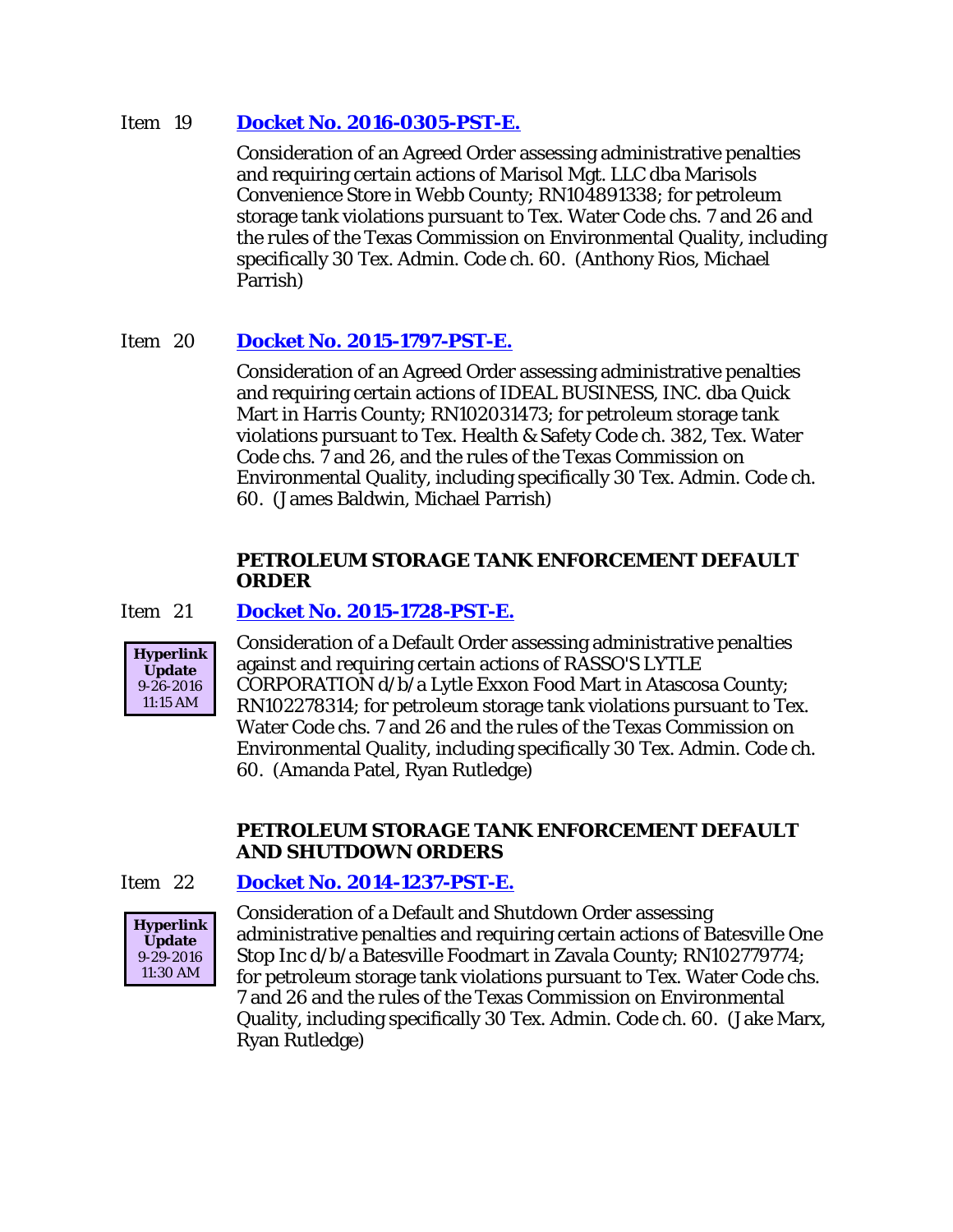### Item 23 **[Docket No. 2015-0713-PST-E.](http://www.tceq.texas.gov/assets/public/comm_exec/agendas/comm/backup/Agendas/2016/10-05-2016/0713PST.pdf)**

Consideration of a Default and Shutdown Order assessing administrative penalties against and requiring certain actions of Myung Cha Cha d/b/a Youngs Mart 3 in Jim Wells County; RN102048444; for petroleum storage tank violations pursuant to Tex. Water Code chs. 7 and 26 and the rules of the Texas Commission on Environmental Quality, including specifically 30 Tex. Admin. Code ch. 60. (Jess Robinson, Ryan Rutledge)

# Item 24 **[Docket No. 2016-0165-PST-E.](http://www.tceq.texas.gov/assets/public/comm_exec/agendas/comm/backup/Agendas/2016/10-05-2016/0165PST.pdf)**



Consideration of a Default and Shutdown Order assessing administrative penalties against and requiring certain actions of SARVODAY ENTERPRISES LLC d/b/a Times Market in Bexar County; RN101811081; for petroleum storage tank violations pursuant to Tex. Water Code chs. 7 and 26 and the rules of the Texas Commission on Environmental Quality, including specifically 30 Tex. Admin. Code ch. 60. (Elizabeth Carroll Harkrider, Ryan Rutledge)

# **PUBLIC WATER SYSTEM ENFORCEMENT AGREED ORDERS**

### Item 25 **[Docket No. 2014-1809-PWS-E.](http://www.tceq.texas.gov/assets/public/comm_exec/agendas/comm/backup/Agendas/2016/10-05-2016/1809PWS.pdf)**



Consideration of an Agreed Order assessing administrative penalties against and requiring certain actions of Larry E. Smith in Bexar County; RN106357403; for public drinking water violations pursuant to Tex. Health & Safety Code ch. 341 and the rules of the Texas Commission on Environmental Quality. (J. Amber Ahmed, Ryan Rutledge)

### Item 26 **[Docket No. 2015-1721-PWS-E.](http://www.tceq.texas.gov/assets/public/comm_exec/agendas/comm/backup/Agendas/2016/10-05-2016/1721PWS.pdf)**



Consideration of an Agreed Order assessing administrative penalties against and requiring certain actions of United States Army Corps of Engineers in Chambers County; RN102401130; for public drinking water violations pursuant to Tex. Health & Safety Code ch. 341 and the rules of the Texas Commission on Environmental Quality. (Elizabeth Carroll Harkrider, Ryan Rutledge)

# Item 27 **[Docket No. 2016-0315-PWS-E.](http://www.tceq.texas.gov/assets/public/comm_exec/agendas/comm/backup/Agendas/2016/10-05-2016/0315PWS.pdf)**

Consideration of an Agreed Order assessing administrative penalties and requiring certain actions of BIG STAR RV PARK, LLC in Howard County; RN107923195; for public drinking water violations pursuant to Tex. Health & Safety Code ch. 341 and the rules of the Texas Commission on Environmental Quality. (Ryan Byer, Michael Parrish)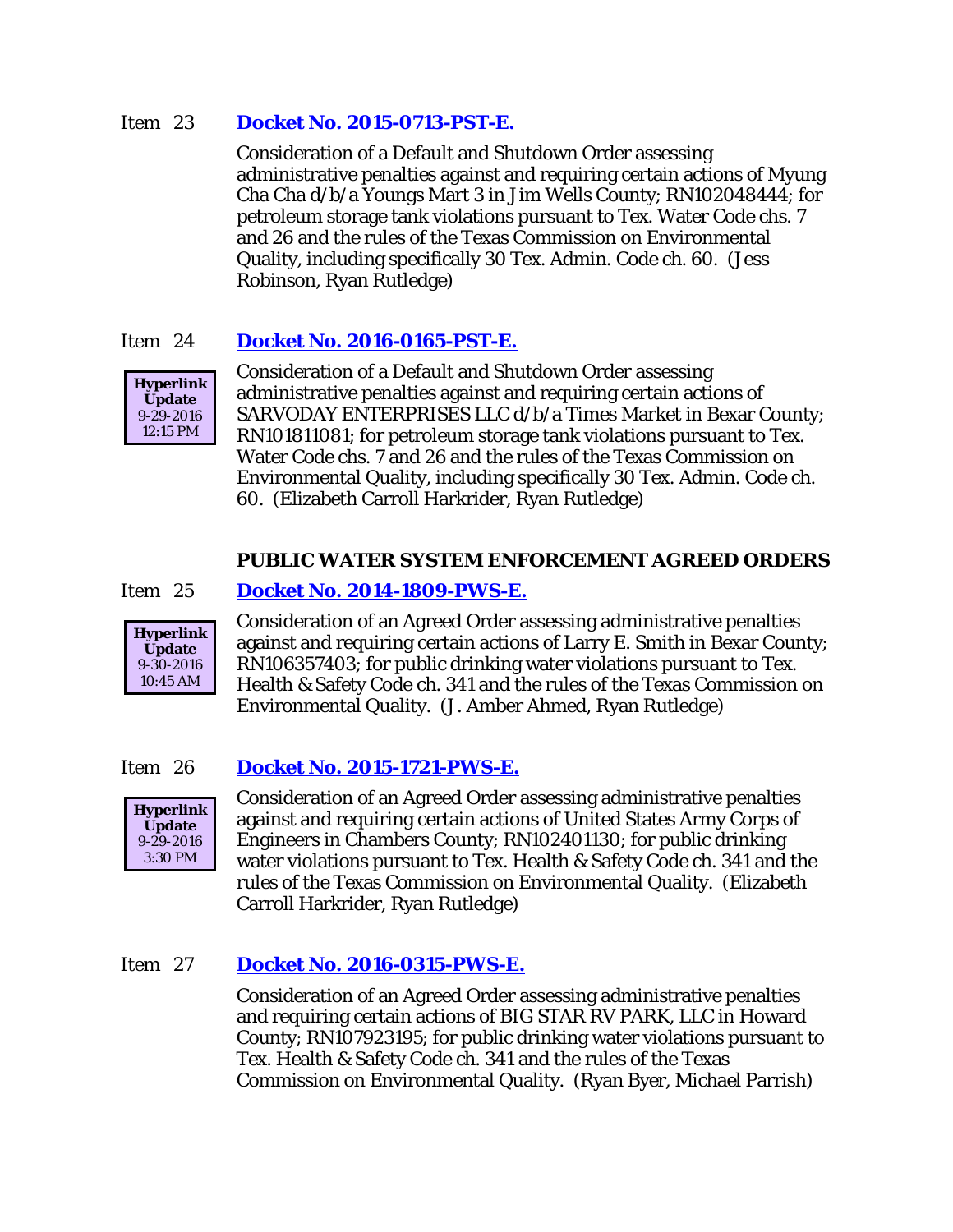#### Item 28 **[Docket No. 2016-0242-PWS-E.](http://www.tceq.texas.gov/assets/public/comm_exec/agendas/comm/backup/Agendas/2016/10-05-2016/0242PWS.pdf)**

Consideration of an Agreed Order assessing administrative penalties and requiring certain actions of G-M Water Supply Corporation in Sabine County; RN101261691; for public drinking water violations pursuant to Tex. Health & Safety Code ch. 341 and the rules of the Texas Commission on Environmental Quality. (David Carney, Michael Parrish)

### Item 29 **[Docket No. 2016-0257-PWS-E.](http://www.tceq.texas.gov/assets/public/comm_exec/agendas/comm/backup/Agendas/2016/10-05-2016/0257PWS.pdf)**

Consideration of an Agreed Order assessing administrative penalties and requiring certain actions of HEART O' TEXAS COUNCIL OF THE BOY SCOUTS OF AMERICA in Wise County; RN101285245; for public drinking water violations pursuant to Tex. Health & Safety Code ch. 341 and the rules of the Texas Commission on Environmental Quality. (Jason Fraley, Michael Parrish)

### Item 30 **[Docket No. 2016-0223-PWS-E.](http://www.tceq.texas.gov/assets/public/comm_exec/agendas/comm/backup/Agendas/2016/10-05-2016/0223PWS.pdf)**

Consideration of an Agreed Order assessing administrative penalties and requiring certain actions of Horsemans Ranch Morgan Mill Homeowners Association Incorporated in Erath County; RN104497441; for public drinking water violations pursuant to Tex. Health & Safety Code ch. 341 and the rules of the Texas Commission on Environmental Quality. (Jason Fraley, Michael Parrish)

### Item 31 **[Docket No. 2016-0253-PWS-E.](http://www.tceq.texas.gov/assets/public/comm_exec/agendas/comm/backup/Agendas/2016/10-05-2016/0253PWS.pdf)**

Consideration of an Agreed Order assessing administrative penalties and requiring certain actions of Juan Carlos Garza as Trustee of Valley Hi Congregation of Jehovah's Witnesses, Mario A. Cortes as Trustee of Valley Hi Congregation of Jehovah's Witnesses and Francisco C. Sanchez as Trustee of Valley Hi Congregation of Jehovah's Witnesses in Bexar County; RN106540115; for public drinking water violations pursuant to Tex. Health & Safety Code ch. 341 and the rules of the Texas Commission on Environmental Quality. (Ryan Byer, Michael Parrish)

### Item 32 **[Docket No. 2015-1826-PWS-E.](http://www.tceq.texas.gov/assets/public/comm_exec/agendas/comm/backup/Agendas/2016/10-05-2016/1826PWS.pdf)**

Consideration of an Agreed Order assessing administrative penalties and requiring certain actions of MARINA QUEST, INC. dba Texoma Marina and Resort in Grayson County; RN102071990; for public drinking water violations pursuant to Tex. Health & Safety Code ch. 341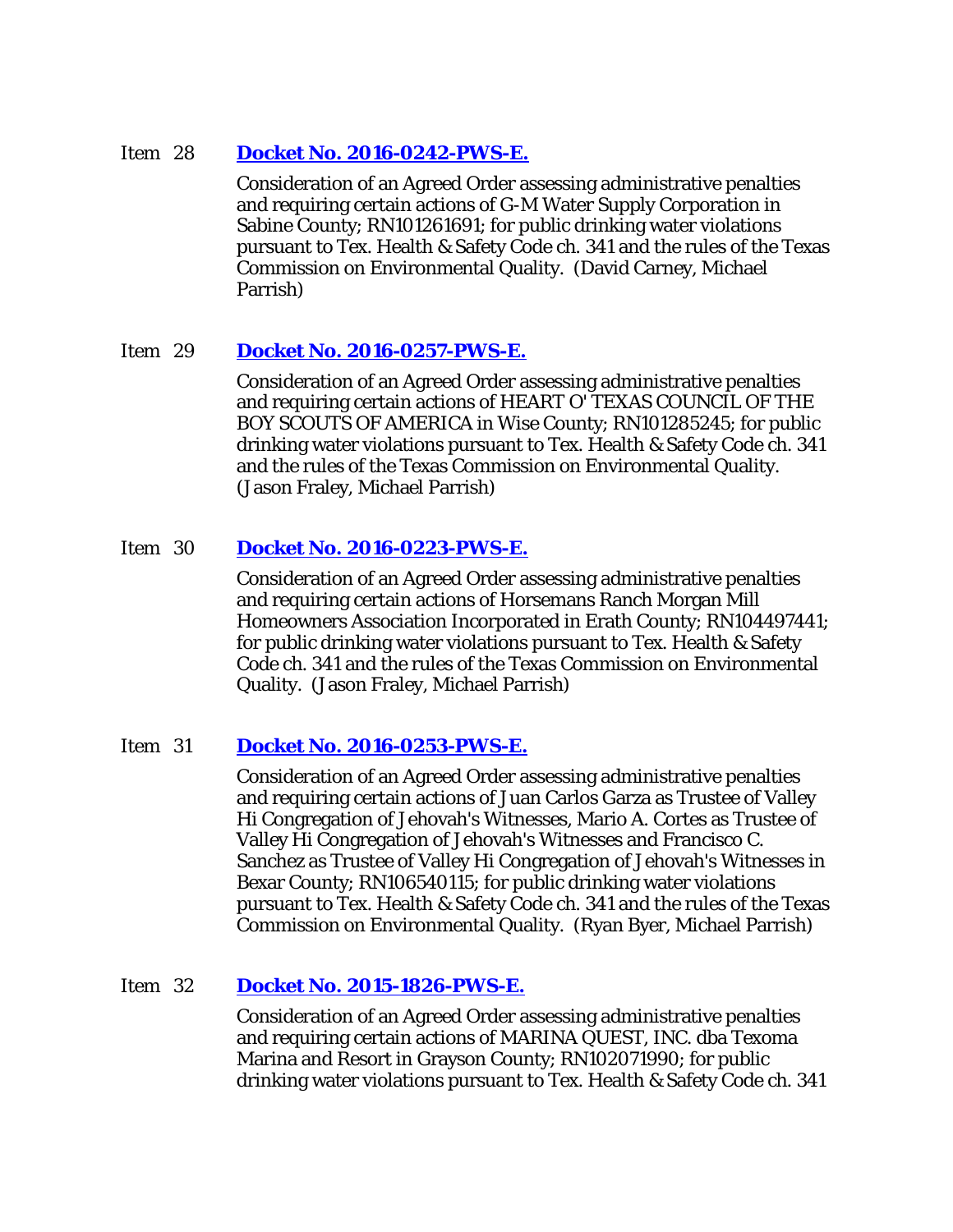and the rules of the Texas Commission on Environmental Quality. (Katy Montgomery, Michael Parrish)

### Item 33 **[Docket No. 2016-0286-PWS-E.](http://www.tceq.texas.gov/assets/public/comm_exec/agendas/comm/backup/Agendas/2016/10-05-2016/0286PWS.pdf)**

Consideration of an Agreed Order assessing administrative penalties and requiring certain actions of Millersview-Doole Water Supply Corporation in Concho County; RN101457786; for public drinking water violations pursuant to Tex. Health & Safety Code ch. 341 and the rules of the Texas Commission on Environmental Quality. (Ross Luedtke, Michael Parrish)

#### Item 34 **[Docket No. 2016-0428-PWS-E.](http://www.tceq.texas.gov/assets/public/comm_exec/agendas/comm/backup/Agendas/2016/10-05-2016/0428PWS.pdf)**

Consideration of an Agreed Order assessing administrative penalties and requiring certain actions of Monarch Utilities I L.P. in Grayson County; RN101450286; for public drinking water violations pursuant to Tex. Health & Safety Code ch. 341 and the rules of the Texas Commission on Environmental Quality. (Farhaud Abbaszadeh, Michael Parrish)

#### Item 35 **[Docket No. 2016-0438-PWS-E.](http://www.tceq.texas.gov/assets/public/comm_exec/agendas/comm/backup/Agendas/2016/10-05-2016/0438PWS.pdf)**

Consideration of an Agreed Order assessing administrative penalties and requiring certain actions of Red River Authority of Texas in Grayson County; RN101237527; for public drinking water violations pursuant to Tex. Health & Safety Code ch. 341 and the rules of the Texas Commission on Environmental Quality. (Carol McGrath, Michael Parrish)

#### Item 36 **[Docket No. 2016-0007-PWS-E.](http://www.tceq.texas.gov/assets/public/comm_exec/agendas/comm/backup/Agendas/2016/10-05-2016/0007PWS.pdf)**

Consideration of an Agreed Order assessing administrative penalties and requiring certain actions of SAM RAYBURN WATER, INC. in San Augustine County; RN101274165; for public drinking water violations pursuant to Tex. Health & Safety Code ch. 341, Tex. Water Code ch. 5, and the rules of the Texas Commission on Environmental Quality. (Katy Montgomery, Michael Parrish)

### Item 37 **[Docket No. 2016-0087-PWS-E.](http://www.tceq.texas.gov/assets/public/comm_exec/agendas/comm/backup/Agendas/2016/10-05-2016/0087PWS.pdf)**

Consideration of an Agreed Order assessing administrative penalties and requiring certain actions of SAM RAYBURN WATER, INC. in San Augustine County; RN101189736; for public drinking water violations pursuant to Tex. Health & Safety Code ch. 341, Tex. Water Code ch. 5,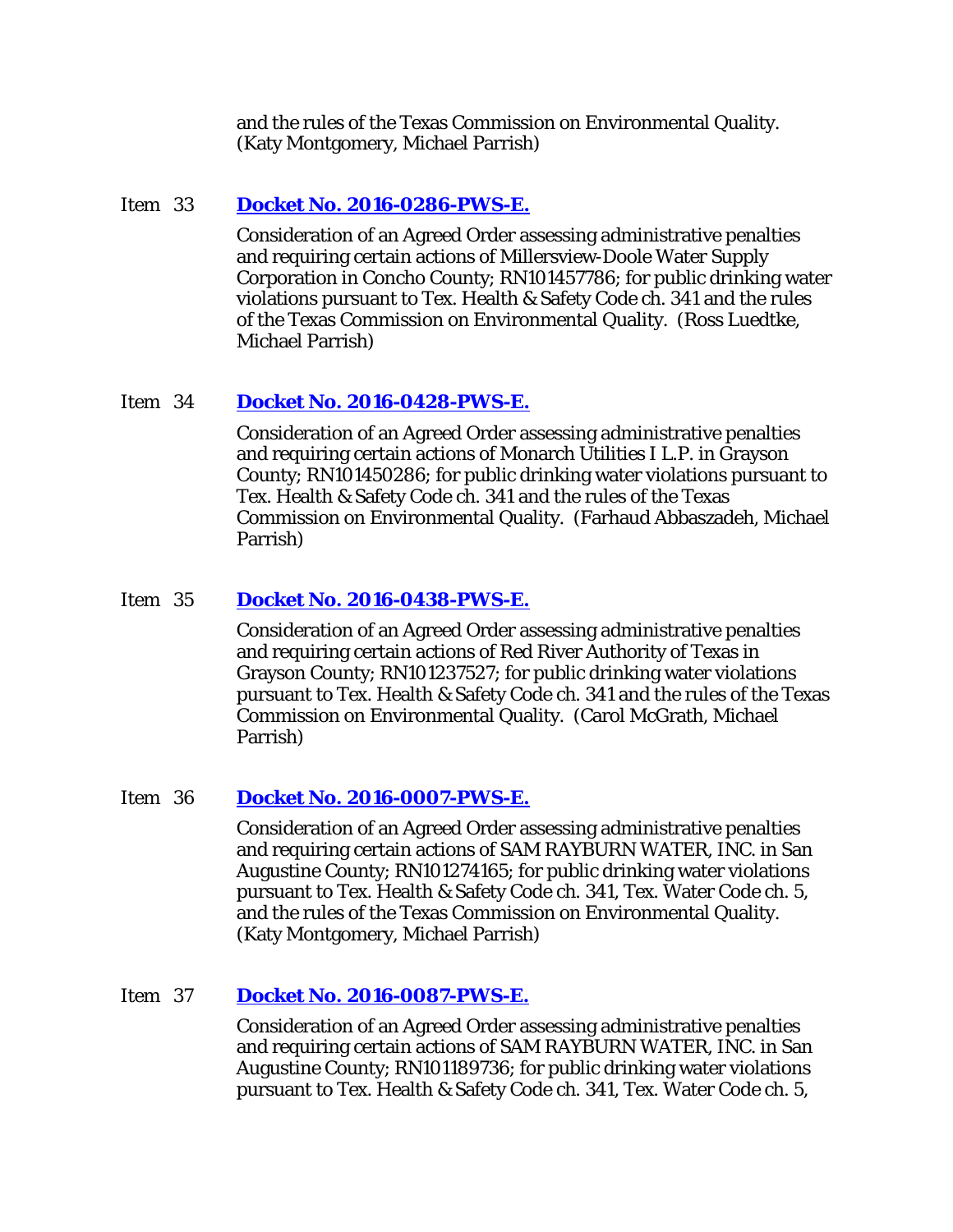and the rules of the Texas Commission on Environmental Quality. (Steven Hall, Michael Parrish)

### Item 38 **[Docket No. 2016-0280-PWS-E.](http://www.tceq.texas.gov/assets/public/comm_exec/agendas/comm/backup/Agendas/2016/10-05-2016/0280PWS.pdf)**

Consideration of an Agreed Order assessing administrative penalties and requiring certain actions of THE CONSOLIDATED WATER SUPPLY CORPORATION in Houston County; RN102684966; for public drinking water violations pursuant to Tex. Health & Safety Code ch. 341 and the rules of the Texas Commission on Environmental Quality. (James Baldwin, Michael Parrish)

# Item 39 **[Docket No. 2016-0026-PWS-E.](http://www.tceq.texas.gov/assets/public/comm_exec/agendas/comm/backup/Agendas/2016/10-05-2016/0026PWS.pdf)**

Consideration of an Agreed Order assessing administrative penalties and requiring certain actions of United Skates Inc. dba Adventures USA in Lubbock County; RN101196434; for public drinking water violations pursuant to Tex. Health & Safety Code ch. 341 and the rules of the Texas Commission on Environmental Quality. (Jim Fisher, Michael Parrish)

### **SLUDGE ENFORCEMENT DEFAULT ORDER**

### Item 40 **[Docket No. 2015-0996-SLG-E.](http://www.tceq.texas.gov/assets/public/comm_exec/agendas/comm/backup/Agendas/2016/10-05-2016/0996SLG.pdf)**

Consideration of a Default Order assessing administrative penalties against and requiring certain actions of Donald Rancher and Rebecca Rancher in Montgomery County; RN103162954; for municipal solid waste violations pursuant to Tex. Water Code ch. 7, Tex. Health & Safety Code ch. 361, and the rules of the Texas Commission on Environmental Quality, including specifically 30 Tex. Admin. Code ch. 60. (Tracy Chandler, Ryan Rutledge)

### **PUBLIC COMMENT SESSION**

### Item 41 **Docket No. 2016-0004-PUB.**

The Commission will receive comments from the public on any matters within the jurisdiction of the TCEQ, with the exception of pending permitting matters or other contested cases which are subject to the ex parte prohibition found in Texas Government Code §2001.061. In the interest of time, speakers will be limited to three minutes each, with the total time for public comment limited to one hour.

# **EXECUTIVE MEETING**

### Item 42 **Docket No. 2016-0001-EXE.**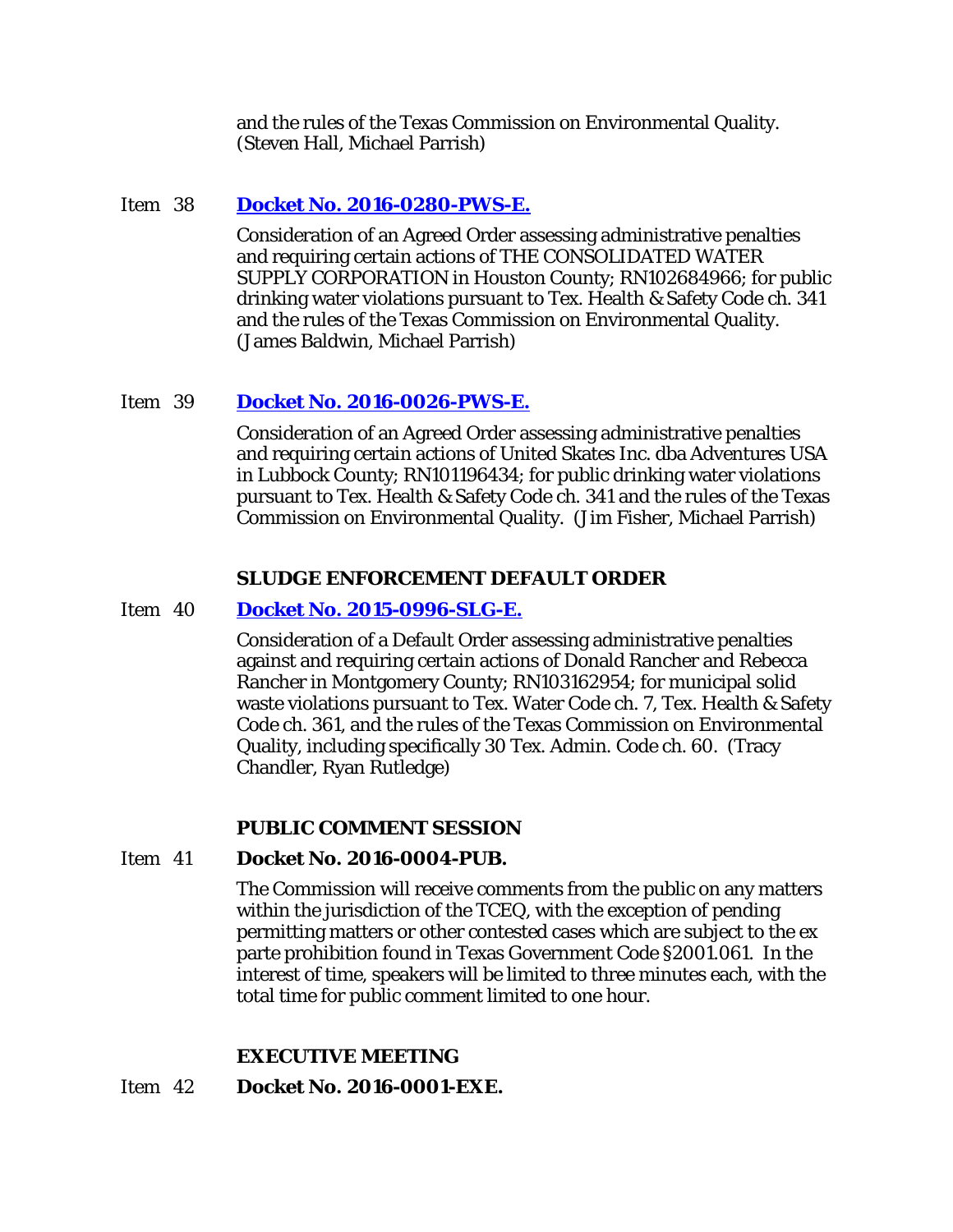The Commission will conduct a closed meeting to deliberate the appointment, employment, evaluation, reassignment, duties, discipline, or dismissal of the Commission's Executive Director and General Counsel, as permitted by Section 551.074 of the Texas Open Meetings Act, Chapter 551 of the Government Code. The Commission may also meet in open meeting to take action on this matter as required by Section 551.102 of the Texas Open Meetings Act, Chapter 551 of the Government Code.

#### Item 43 **Docket No. 2016-0002-EXE.**

The Commission will conduct a closed meeting to receive legal advice and will discuss pending or contemplated litigation, settlement offers, and/or the appointment, employment, evaluation, reassignment, duties, discipline or dismissal of specific Commission employees, as permitted by Sections 551.071 and 551.074, the Open Meetings Act, codified as Chapter 551 of the Government Code. The Commission may also meet in open meeting to take action on legal or personnel matters considered in the closed meeting as required by Section 551.102 of the Texas Open Meetings Act, Chapter 551 of the Government Code.

#### Item 44 **Docket No. 2016-0003-EXE.**

The Commission will conduct a closed meeting to discuss their duties, roles, and responsibilities as Commissioners of the TCEQ pursuant to Section 551.074 of the Open Meetings Act, Codified as Chapter 551 of the Government Code. The Commission may also meet in open meeting to take action on this matter as required by Section 551.102 of the Texas Open Meetings Act, Chapter 551 of the Government Code.

**(PERSONS WITH DISABILITIES WHO PLAN TO ATTEND THE TCEQ AGENDA AND WHO MAY NEED AUXILIARY AIDS OR SERVICES SUCH AS INTERPRETERS FOR PERSONS WHO ARE DEAF OR HEARING IMPAIRED, READERS, LARGE PRINT, OR BRAILLE ARE REQUESTED TO CONTACT OFFICE OF THE CHIEF CLERK AT (512) 239-3300 AT LEAST SIX (6) WORK DAYS PRIOR TO THE AGENDA, SO THAT APPROPRIATE ARRANGEMENTS CAN BE MADE. PERSONS WHO DESIRE THE ASSISTANCE OF AN INTERPRETER IN CONJUNCTION WITH THEIR ORAL PRESENTATION AT THIS TCEQ AGENDA ARE REQUESTED TO CONTACT THE OFFICE OF THE CHIEF CLERK AT (512) 239-3300 AT LEAST FIVE (5) WORK DAYS PRIOR TO THE AGENDA SO THAT APPROPRIATE ARRANGEMENTS CAN BE MADE.)**